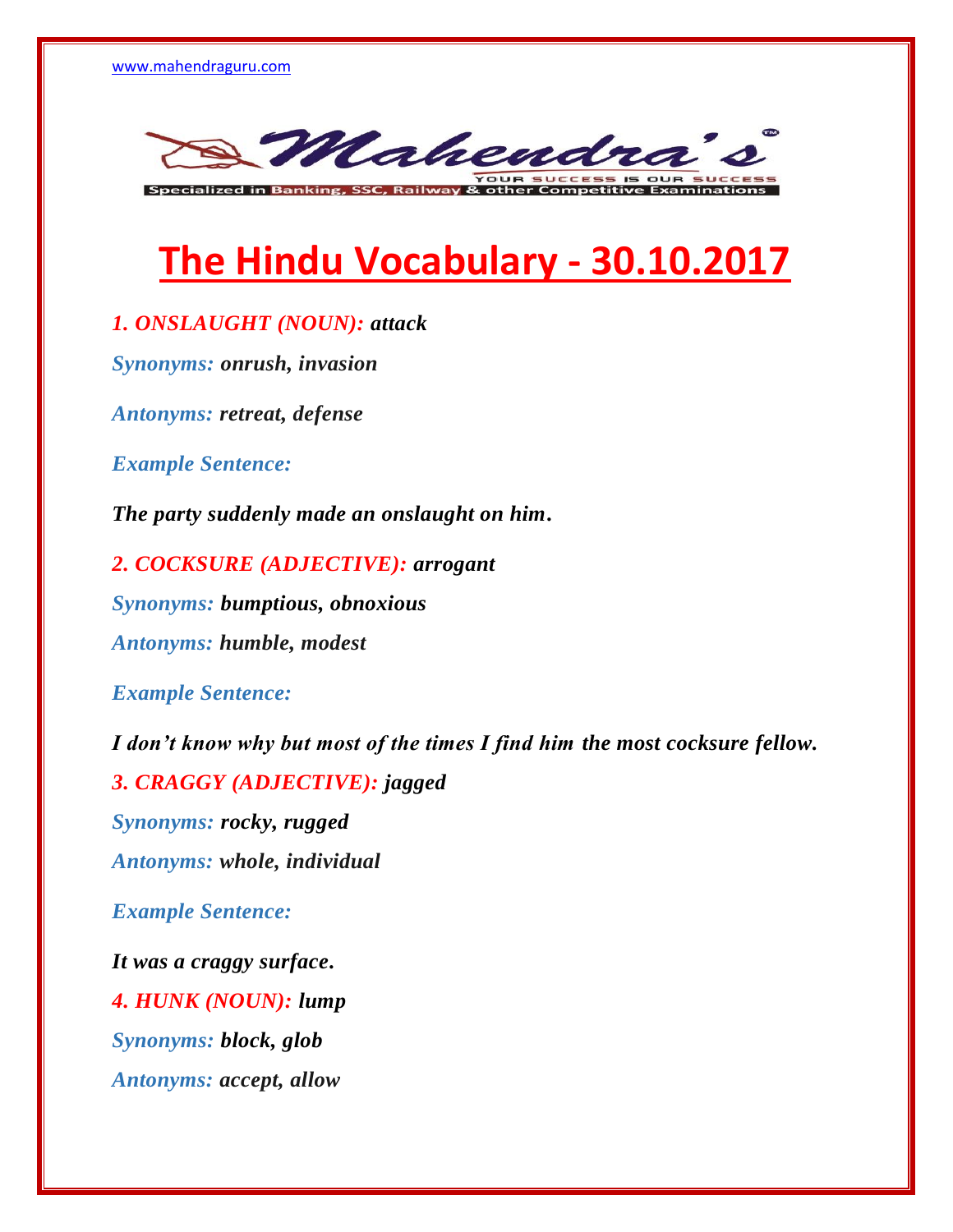*Example Sentence:*

*The hunk of blood was there.*

*5. PRIGGISH (ADJECTIVE): complacent Synonyms: smug, satisfied Antonyms: discontended, dissatisfied*

*Example Sentence:*

*I got to meet a priggish person in the train.*

*6. LUGUBRIOUS (ADJECTIVE): mournful Synonyms: sorrowful, pensive Antonyms: cheerful, joyful*

*Example Sentence:*

*It was a lugubrious day for them due to their elimination from the show. 7. WACKY (ADJECTIVE): crazy Synonyms: nutty, loony Antonyms: sane, sensible*

*Example Sentence:*

*I found his idea bit wacky but still worth doing just for fun. 8. ENTOURAGE (NOUN): followers Synonyms: cortege, companions Antonyms: leader, torchbearer Example Sentence:*

*She has many entourage.*